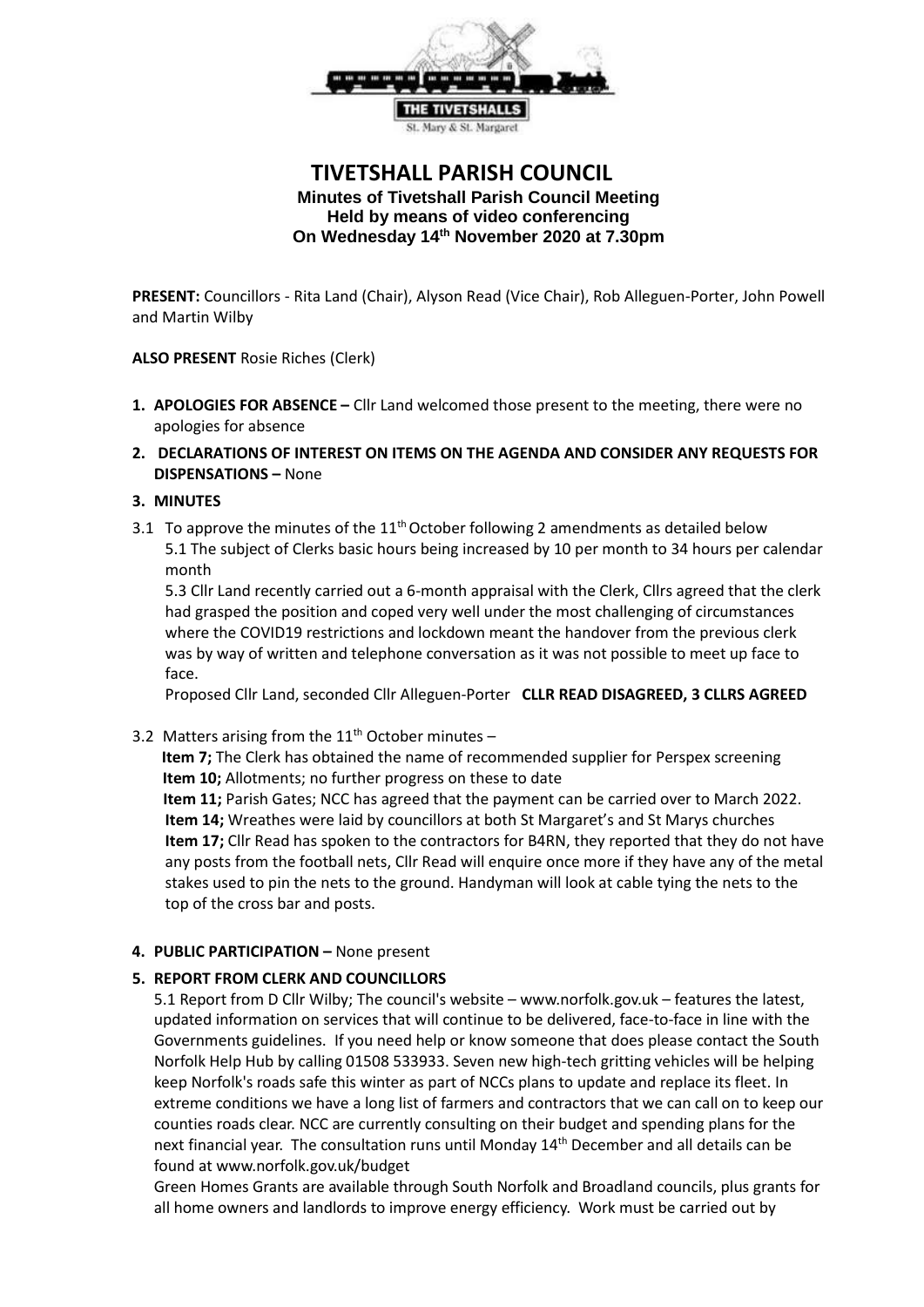Trustmark installers, who can be found on an online register. For information email [energy@broadland.gov.uk](mailto:energy@broadland.gov.uk)

2020 will go down in history as the year of COVID19, we have all had to change the way we lead our lives, whether its work, school, shopping and recreation. A big thank you to everyone that has helped in any way throughout these uncertain times. Looking forward to 2021, Harleston will see a new pedestrian crossing built on Wilderness Lane near the school. South Norfolk Council has secured £400,000 of funding for improvements in Harleston. To end my report, I wish everyone a very Happy Christmas and a Healthy 2021

5.2 Clerk's report – previously circulated; Successful in winning a bursary of £200.00 towards her CiLCA training. 2 further funding bids have been completed (no money required) for 1) Design Code and 2) Housing Needs Assessment. Cancelled the Parish online trial period prior to monies being taken. Confirmed with SNC that there were no known rough sleepers in the parish on Nov 4/5<sup>th.</sup> Clerk advised the Chair that she had received a scam email on her behalf. Fly Tipping – Following contact from a parishioner regarding 2 incidents of fly tipping, SNC were contacted and the waste was removed the following day.

Signed up to Zoom on behalf of the Parish Council in order to carry out the business during "Lockdown 2"

5.3 Handyman's report – All the road signs have been cleared, the bus stop/shelter, foot path signs, and around the three notice boards. Completed a very temporary job of trying to firm up the goal posts, they are still leaning and still have a slight wobble! Tightened up all of the bolts on the two gates to the car park, not able to close them to see if they re-align as they were locked with a chain. Apart from the misalignment they seem in OK condition given the time they have been there.

- **6. CiLCA Training** SLCC registration £350.00**.** minus bursary of £200.00 = £150.00; It was agreed that the Parish Council and Clerk will pay 50% each for this (£75.00), a note will be added to the clerk's contract stating that if she should leave within the next 3 years £75.00 will be repaid by her to the Parish Council. Proposed Cllr Land, seconded Cllr Alleguen-Porter **ALL AGREED**
- **7. VILLAGE HALL REPORT –** Cllr Read reported that the Village Hall is currently closed due to Government guidelines during the current "Lockdown 2" situation. The 3<sup>rd</sup> Wednesday Café and Craft Fayre arranged for 21<sup>st</sup> November will not take place; the Craft Fayre will now be available online.

#### **8. RECEIVE AN UPDATE ON B4RN COMMUNITY BROADBAND -** None

## **9. DEVELOPMENT OF THE NEIGHBOURHOOD PLAN**

9.1 The draft aims were drawn up and agreed at a steering group meeting. Poster boards have been put up. Parishioners are being encouraged to use "Place Check" a free on-line service. Neighbourhood Plan is now live on the Parish Council website. Consultation with villagers and businesses is the next step.

9.2 Finance – A spend of £1631.10 to date

9.3 Expenses – An invoice has been received from Emma Harrison (consultant) for £640.00

- **10. ALLOTMENTS** The Village Hall and Recreation Ground are currently outside the defined Development Boundary for Tivetshall and would therefore also be protected as being in the Countryside. It was agreed by councillors that other sites should be explored, Cllr Read agreed to ask Helen Adshead (B4RN) if she could contact the landowner as they signed wayleaves – to ascertain if they would mind us contacting them with numbers provided by Helen.
- **11. SPEED AWARENESS MACHINE –** Cllr Powell reported that the stats showed no significant speeders, Burston Parish Council advised that they send a copy of all the Data to the local police, Cllr Powell will enquire if the Police would be interested in receiving Data from Tivetshall.